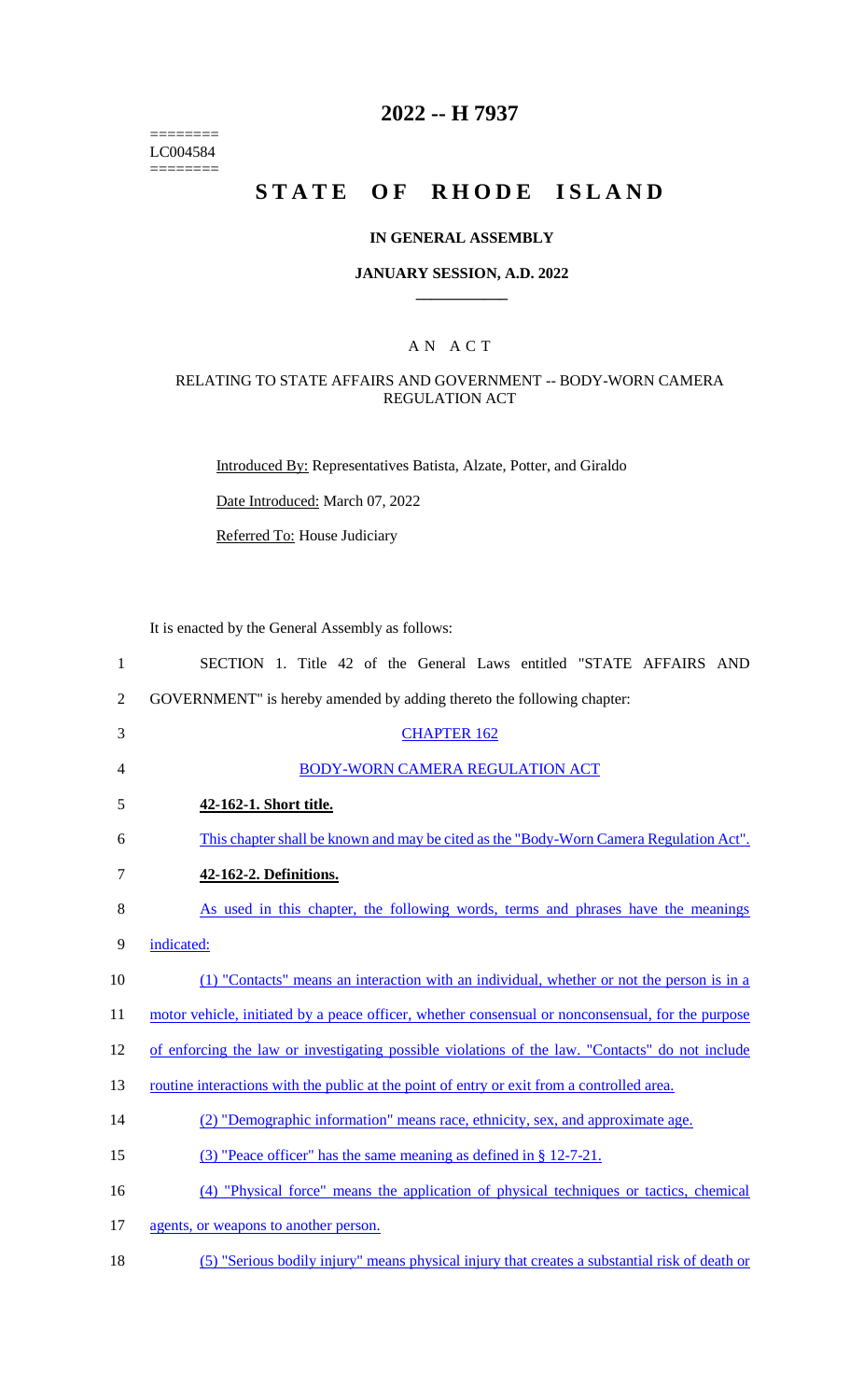- 1 causes serious permanent disfigurement or protracted loss or impairment of the function of any
- 2 bodily member or organ.
- 3 (6) "Tamper" means to intentionally damage, disable, dislodge, or obstruct the sight or
- 4 sound or otherwise impair functionality of the body-worn camera or to intentionally damage, delete,
- 5 or fail to upload some or all portions of the video and audio.
- 

# 6 **42-162-3. Camera use.**

- 7 (a) Except as provided in subsections (b) through (d) of this section, a peace officer shall 8 wear and activate a body-worn camera or dash camera, if the peace officer's vehicle is equipped 9 with a dash camera, when responding to a call for service or during any interaction with the public 10 initiated by the peace officer, whether consensual or nonconsensual, for the purpose of enforcing
- 11 the law or investigating possible violations of the law.
- 12 (b) A peace officer may turn off a body-worn camera to avoid recording personal 13 information that is not case related; when working on an unrelated assignment; when there is a long 14 break in the incident or contact that is not related to the initial incident; and in administrative, 15 tactical, and management discussions. 16 (c) A peace officer does not need to wear or activate a body-worn camera if the peace
- 
- 17 officer is working undercover.
- 18 (d) The provisions of this section shall not apply to jail peace officers or staff of a local law 19 enforcement agency if the jail has video cameras; however, the provisions of subsection (a) of this 20 section, shall apply to jail peace officers when performing a task that requires an anticipated use of 21 force, including cell extractions and restraint chairs. The provisions of this section shall also not 22 apply to the civilian or administrative staff of the Rhode Island state police or a local law 23 enforcement agency, the executive detail of the Rhode Island state police, and peace officers 24 working in a courtroom. 25 (e) If a peace officer fails to activate a body-worn camera or dash camera as required by
- 26 this section or tampers with body-worn or dash-camera footage or operation when required to
- 27 activate the camera, there exists a permissive inference in any investigation or legal proceeding,
- 28 excluding criminal proceedings against the peace officer, that the missing footage would have
- 29 reflected misconduct by the peace officer. If a peace officer fails to activate or reactivate his or her
- 30 body-worn camera as required by this section or tampers with body-worn or dash-camera footage
- 31 or operation when required to activate the camera, any statements sought to be introduced in a
- 32 prosecution through the peace officer related to the incident that were not recorded due to the peace
- 33 officer's failure to activate or reactivate the body-worn camera as required by this section or if the
- 34 statement was not recorded by other means, creates a rebuttable presumption of inadmissibility.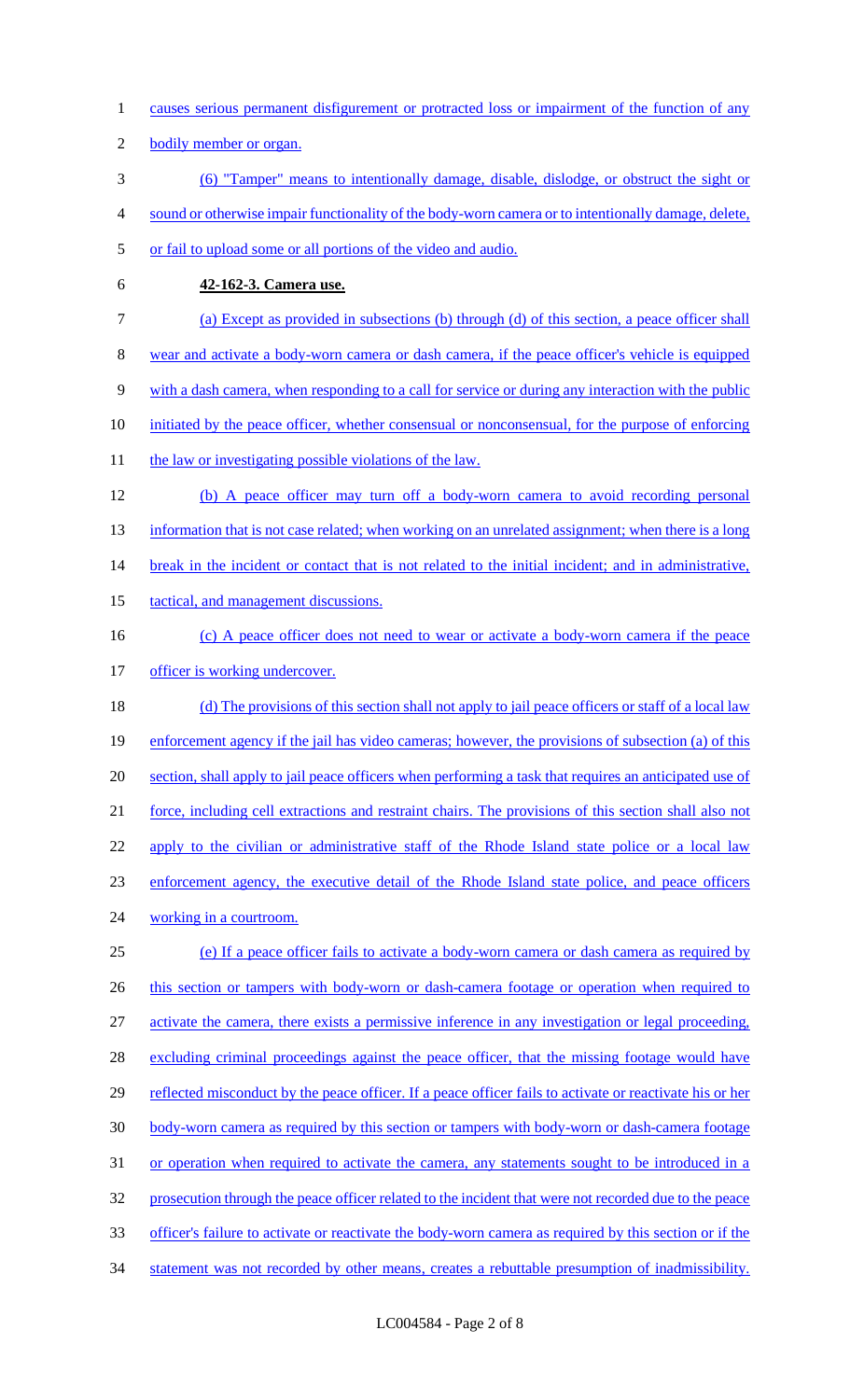was not activated due to a malfunction of the body-worn camera and the peace officer was not aware of the malfunction, or was unable to rectify it, prior to the incident; provided, that the law enforcement agency's documentation shows the peace officer checked the functionality of the body- worn camera at the beginning of his or her shift. **42-162-4. Discipline for violation. In addition to any criminal liability and penalty under the law, if a court, administrative**  law judge, hearing officer, or a final decision in an internal investigation finds that a peace officer intentionally failed to activate a body-worn camera or dash-camera or tampered with any body- worn or dash-camera, except as permitted in this section, the peace officer's employer shall impose 11 discipline up to and including termination, to the extent permitted by the provisions of chapter 28.6 of title 42. **42-162-5. Retention of recordings.**  14 A local law enforcement agency and the Rhode Island state police shall establish and 15 follow a retention schedule for body-worn camera recordings. **42-162-6. Release of recordings.**  (a) For all incidents in which there is a complaint of peace officer misconduct by another 18 peace officer, a civilian, or nonprofit organization, through notice to the law enforcement agency involved in the alleged misconduct, the local law enforcement agency or the Rhode Island state 20 police shall release all unedited video and audio recordings of the incident, including those from 21 body-worn cameras, dash-cameras, or otherwise collected through investigation, to the public 22 within twenty-one (21) days after the local law enforcement agency or the Rhode Island state police received the complaint of misconduct, except as provided in subsections (b) through (g) of this section. (b) All video and audio recordings depicting a death shall be provided upon request to the 26 victim's spouse, parent, legal guardian, child, sibling, grandparent, grandchild, significant other, or other lawful representative, and such person shall be notified of his or her right, to receive and 28 review the recording at least seventy-two (72) hours prior to any public disclosure. This subsection 29 shall not apply to a person seventeen (17) years of age and under, unless legally emancipated. (c) Notwithstanding any other provision of this section, any video that raises substantial privacy concerns for criminal defendants, victims, witnesses, juveniles, or informants, including video depicting nudity; a sexual assault; a medical emergency; private medical information; a mental health crisis; a victim interview; a minor, including any images or information that might 34 undermine the requirement to keep certain juvenile records confidential; any personal information

1 Notwithstanding any other provision of law, this subsection does not apply if the body-worn camera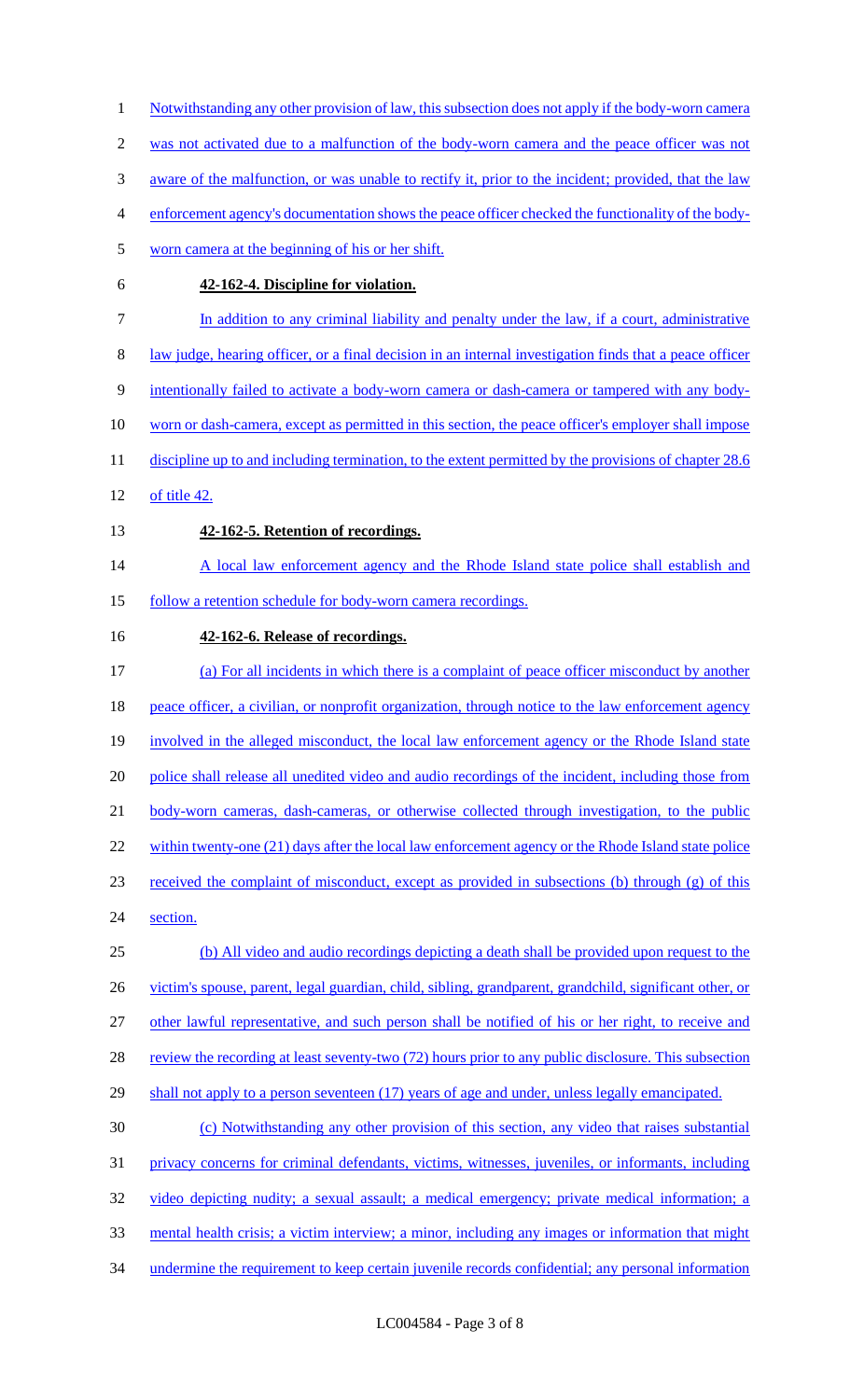1 other than the name of any person not arrested, cited, charged, or issued a written warning, 2 including a government-issued identification number, date of birth, address, or financial 3 information; significantly explicit and gruesome bodily injury, unless the injury was caused by a 4 peace officer; or the interior of a home or treatment facility, shall be redacted or blurred to protect 5 the substantial privacy interest while still allowing public release. Unredacted footage shall not be 6 released without the written authorization of the victim or, if the victim is deceased or incapacitated, 7 the written authorization of the victim's next of kin. Unredacted footage shall not be released to a 8 person seventeen (17) years of age and under, unless legally emancipated. 9 (d) If redaction or blurring is insufficient to protect the substantial privacy interest, the local 10 law enforcement agency or the Rhode Island state police shall, upon request, release the video to 11 the victim or, if the victim is deceased or incapacitated, to the victim's spouse, parent, legal 12 guardian, child, sibling, grandparent, grandchild, significant other, or other lawful representative 13 within twenty (20) days after receipt of the complaint of misconduct. In cases in which the 14 recording is not released to the public pursuant to this section, the local law enforcement agency 15 shall notify the person whose privacy interest is implicated, if contact information is known, within 16 twenty (20) days after receipt of the complaint of misconduct, and inform the person of his or her 17 right to waive the privacy interest. 18 (e) A witness, victim, or criminal defendant may waive in writing the individual privacy 19 interest that may be implicated by public release. Upon receipt of a written waiver of the applicable 20 privacy interest, accompanied by a request for release, the law enforcement agency may not redact 21 or withhold release to protect that privacy interest. 22 (f) Any video that would substantially interfere with or jeopardize an active or ongoing 23 investigation may be withheld from the public; except that the video shall be released no later than 24 forty-five (45) days from the date of the allegation of misconduct. In all cases when release of a 25 video is delayed in reliance on this subsection, the attorney general shall prepare a written 26 explanation of the interference or jeopardy that justifies the delayed release, contemporaneous with 27 the refusal to release the video. Upon release of the video, the attorney general shall release the 28 written explanation to the public. 29 (g) If criminal charges have been filed against any party to the incident, that party shall file 30 any constitutional objection to the release of the recording in the pending criminal case before the 31 twenty-one (21) day period expires. In cases in which there is a pending criminal investigation or 32 prosecution of a party to the incident, the twenty-one (21) day period shall begin from the earliest 33 of: 34 (1) The date of appointment of counsel;

LC004584 - Page 4 of 8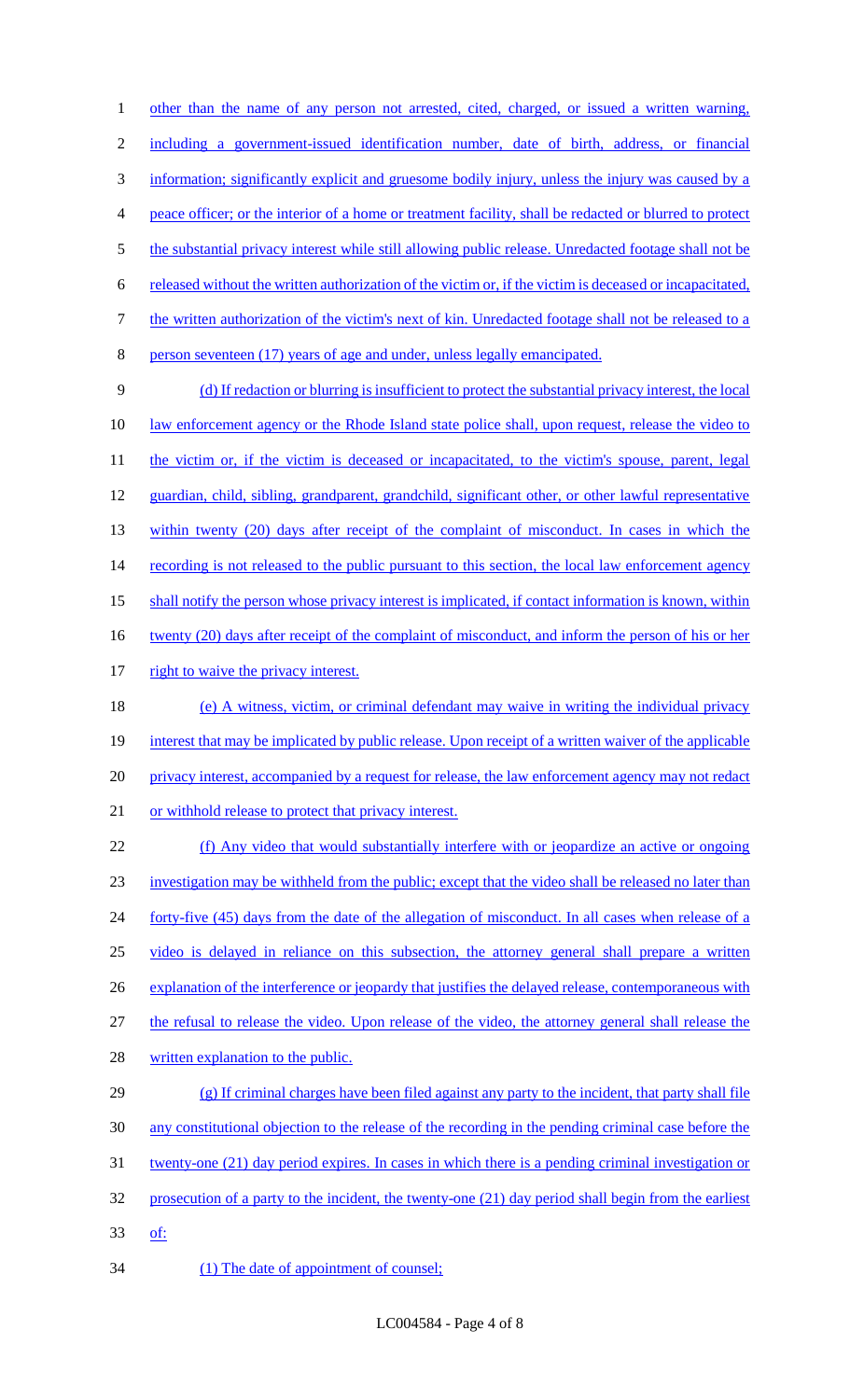- 1 (2) The filing of an entry of appearance by counsel; or 2 (3) The election to proceed pro se by the defendant in the criminal prosecution made on 3 the record before a judge. If the defendant elects to proceed pro se in the criminal case, the court 4 shall advise the defendant of the twenty-one (21) day deadline provided in subsection (a) of this 5 section, for the defendant to file any constitutional objection to tge release of the recording in the 6 pending criminal case as part of the court's advisement. The court shall hold a hearing on any 7 objection no later than seven (7) days after it is filed and issue a ruling no later than three (3) days 8 after the hearing. 9 **42-162-7. Annual reports.**  10 (a) Beginning July 1, 2024, and on or before every July 1 thereafter, the attorney general 11 shall create an annual report including all of the information that is reported to the attorney general 12 pursuant to subsection (b) of this section, aggregated and broken down by the law enforcement 13 agency that employs peace officers, along with the underlying data. 14 (b) Beginning January 1, 2024, and on or before every January 1 thereafter, the Rhode 15 Island state police and each local law enforcement agency that employs peace officers shall provide 16 an annual report to the attorney general containing the following information: 17 (1) All use of force by its peace officers that results in death or serious bodily injury, 18 including: 19 (i) The date, time, and location of the use of force; 20 (ii) The perceived demographic information of the person contacted; provided, that the 21 identification of these characteristics is based on the observation and perception of the peace officer 22 making the contact and other available data; 23 (iii) The names of all peace officers who were at the scene, identified by whether the peace 24 officer was involved in the use of force or not; except that the identity of other peace officers at the 25 scene not directly involved in the use of force shall be identified by the officer's identification 26 number unless the peace officer is charged criminally or is a defendant to a civil suit arising from 27 the use of force; 28 (iv) The type of force used, the severity and nature of the injury, whether the peace officer 29 suffered physical injury, and the severity of the peace officer's injury; 30 (v) Whether the peace officer was on duty at the time of the use of force; 31 (vi) Whether a peace officer unholstered a weapon during the incident; 32 (vii) Whether a peace officer discharged a firearm during the incident; 33 (viii) Whether the use of force resulted in a law enforcement agency investigation and the
- 34 result of the investigation; and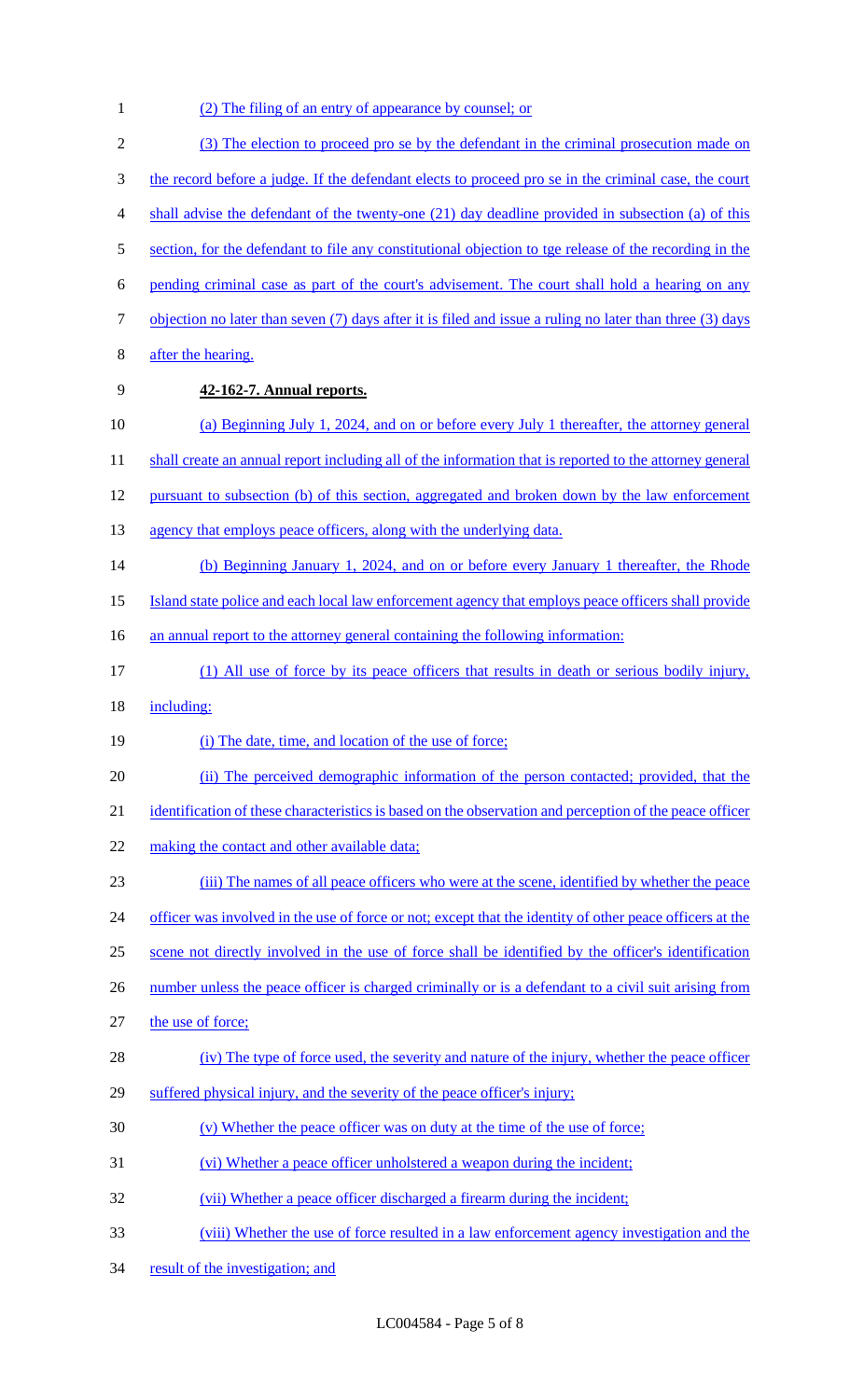| $\mathbf{1}$   | (ix) Whether the use of force resulted in a citizen complaint and the resolution of that                |
|----------------|---------------------------------------------------------------------------------------------------------|
| $\mathfrak{2}$ | complaint;                                                                                              |
| 3              | (2) All instances when a peace officer resigned while under investigation for violating                 |
| 4              | department policy;                                                                                      |
| 5              | (3) All data relating to contacts conducted by its peace officers, including:                           |
| 6              | (i) The perceived demographic information of the person contacted; provided, that the                   |
| 7              | identification of these characteristics is based on the observation and perception of the peace officer |
| 8              | making the contact and other available data;                                                            |
| 9              | (ii) Whether the contact was a traffic stop;                                                            |
| 10             | (iii) The time, date, and location of the contact;                                                      |
| 11             | (iv) The duration of the contact;                                                                       |
| 12             | (v) The reason for the contact;                                                                         |
| 13             | (vi) The suspected crime;                                                                               |
| 14             | (vii) The result of the contact, such as:                                                               |
| 15             | (A) No action, warning, citation, property seizure, or arrest;                                          |
| 16             | (B) If a warning or citation was issued, the warning provided or violation cited;                       |
| 17             | (C) If an arrest was made, the offense charged; and                                                     |
| 18             | (D) If the contact was a traffic stop, the information collected, which is limited to the driver;       |
| 19             | (viii) The actions taken by the peace officer during the contact, including, but not limited            |
| 20             | to, whether:                                                                                            |
| 21             | (A) The peace officer asked for consent to search the person, and, if so, whether consent               |
| 22             | was provided;                                                                                           |
| 23             | (B) The peace officer searched the person or any property, and, if so, the basis for the                |
| 24             | search and the type of contraband or evidence discovered, if any;                                       |
| 25             | (C) The peace officer seized any property and, if so, the type of property that was seized              |
| 26             | and the basis for seizing the property;                                                                 |
| 27             | (D) A peace officer unholstered a weapon during the contact; and                                        |
| 28             | (E) A peace officer discharged a firearm during the contact;                                            |
| 29             | (4) All instances of unannounced entry into a residence, with or without a warrant,                     |
| 30             | including:                                                                                              |
| 31             | (i) The date, time, and location of the use of unannounced entry;                                       |
| 32             | (ii) The perceived demographic information of the subject of the unannounced entry;                     |
| 33             | provided, that the identification of these characteristics is based on the observation and perception   |

of the peace officer making the entry and other available data;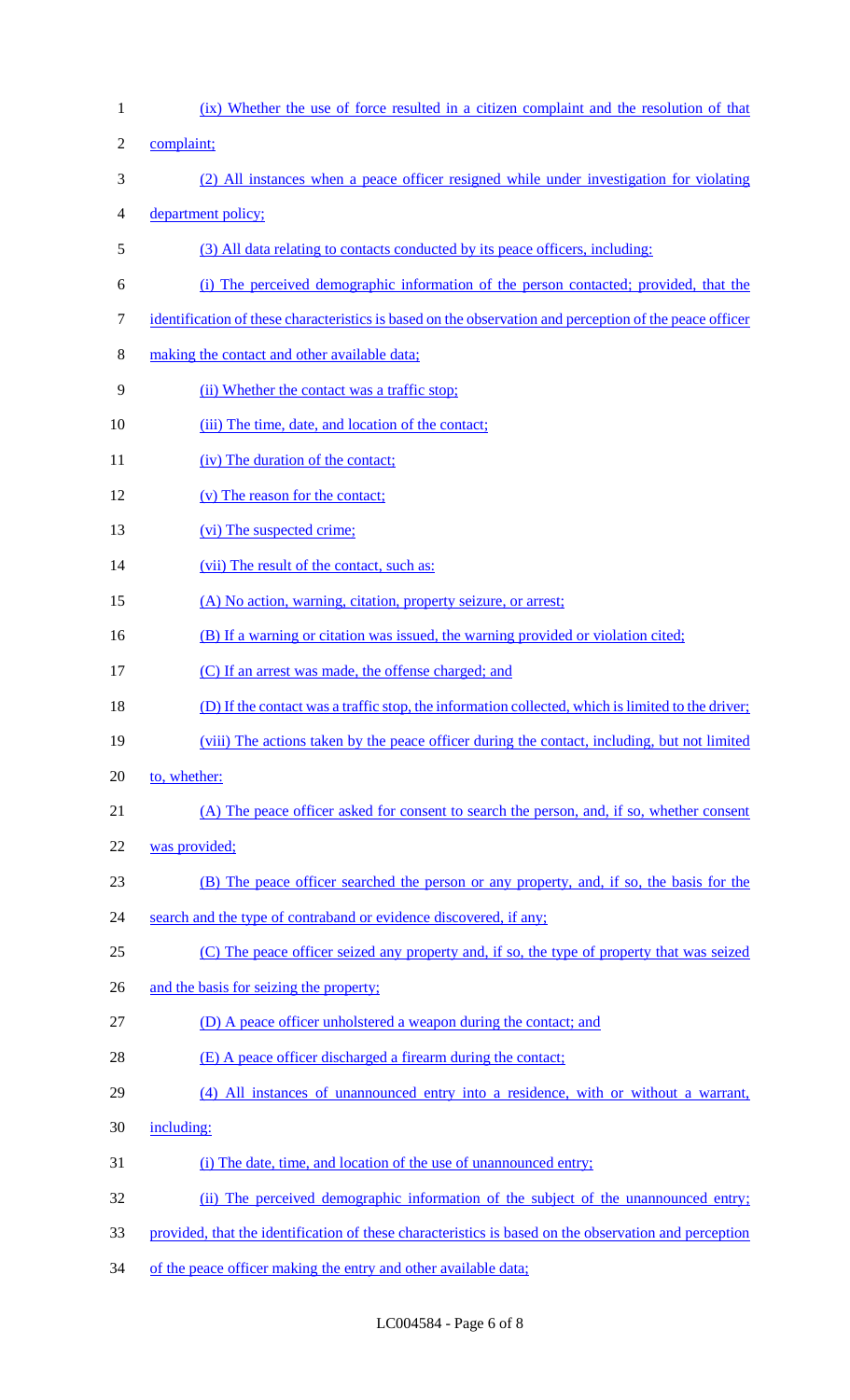- 1 (iii) Whether a peace officer unholstered a weapon during the unannounced entry; and
- 2 (iv) Whether a peace officer discharged a firearm during the unannounced entry.
- 3 (c) The Rhode Island state police and local law enforcement agencies shall not report the
- 4 name, address, social security number, or other unique personal identifying information of the
- 5 subject of the use of force, victim of the official misconduct, or persons contacted, searched, or
- 6 subjected to a property seizure. Notwithstanding any provision of law to the contrary, the data
- 7 reported pursuant to this section shall be available to the public.
- 8 (d) The attorney general shall maintain a statewide database with data collected pursuant
- 9 to this section, in a searchable format, and publish the database on its website.
- 10 (e) The Rhode Island state police and any local law enforcement agency that fails to meet
- 11 its reporting requirements pursuant to this section is subject to the suspension of its funding by its
- 12 appropriating authority.

 $=$ 

13 SECTION 2. This act shall take effect upon passage.

LC004584 ========